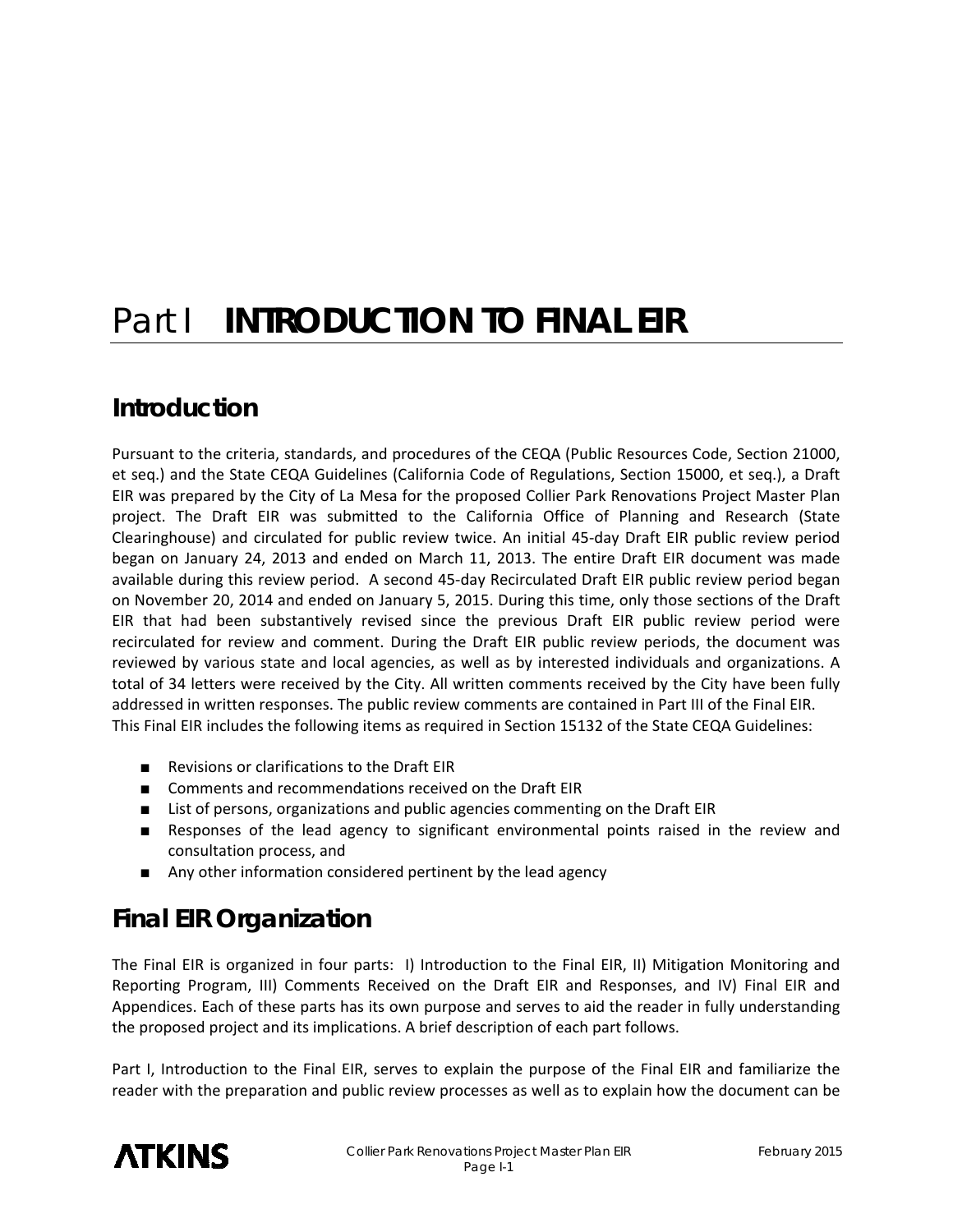used to understand the project and its consequences. The Introduction also includes a section which provides Revisions or Clarifications to the Draft EIR.

A Mitigation Monitoring and Reporting Program (MMRP), included as Part II of the Final EIR, has been prepared in accordance with Section 15097 of the CEQA Guidelines. The State CEQA Guidelines require that a mitigation monitoring and reporting program be adopted upon certification of an EIR to ensure mitigation measures identified in the EIR are implemented.

The Comments Received on the Draft EIR and Responses section (Part III of the Final EIR) includes the letters received during the two Draft EIR public review periods along with the City's responses to each comment. The comments are reproduced with the responses in a side‐by‐side format.

The full text of the Final EIR and its appendices are included in Part IV. The Final EIR represents the final version of each Draft EIR chapter and incorporates revisions or clarifications resulting from comments received on the Draft EIR. As identified in the discussion below, the revisions or clarifications to the Draft EIR are presented in strike‐out and underline format.

### **Revisions or Clarifications to the Draft EIR**

Based on City review and in response to comments received, some text published in the Revised Draft EIR has been revised. Changes to the wording of impact or mitigation statements and material added or deleted to the impact analyses and discussions are presented below with changes shown in underline and strikeout or in a descriptive form, so that the original and revised text may be compared. Changes presented here are by section, in their order within the Revised Draft EIR. Those sections where no content changes were made are not included. Minor editorial changes have been made to improve readability, correct typographical errors, etc. EIR text is indicted in *italics*. Any additions to the EIR listed in the following section are indicated as underlined text, and deletions are indicated as strikeout text. In the text of the Final EIR, text modifications are also indicated in strike‐out and underline format, with a simple vertical line in the outside margin.

#### **Chapter 1, Executive Summary (also Chapter 8, Alternatives)**

The following discussion provided in Chapter 1 (Executive Summary) and Chapter 8 (Alternatives) has been revised to include a recommendation that the restoration period for the Spring House be determined as part of the Historic Structure Report (see Final EIR pages 1‐4 and 8‐2):

*Spring House Restoration Alternative. This alternative would restore the contributing features of the Collier Park historic district, including the Spring House, drinking fountain, drainage channel and tennis court. The Spring House would be restored to accurately depict the form, features, and character of the building as it appeared during the period of significance ("restoration period"), which will be determined by the completion of a Historic Structure Report during the mothballing process. time in which it was used as a bottling works ("restoration period"). This alternative would implement the same improvements to the Panhandle and History Hill areas as are identified for the proposed project, except it would not replace the tennis court or remove the drainage channel, and it would maintain the historic old growth trees. Improvements to the Collier Club House area would not be implemented under this alternative.*

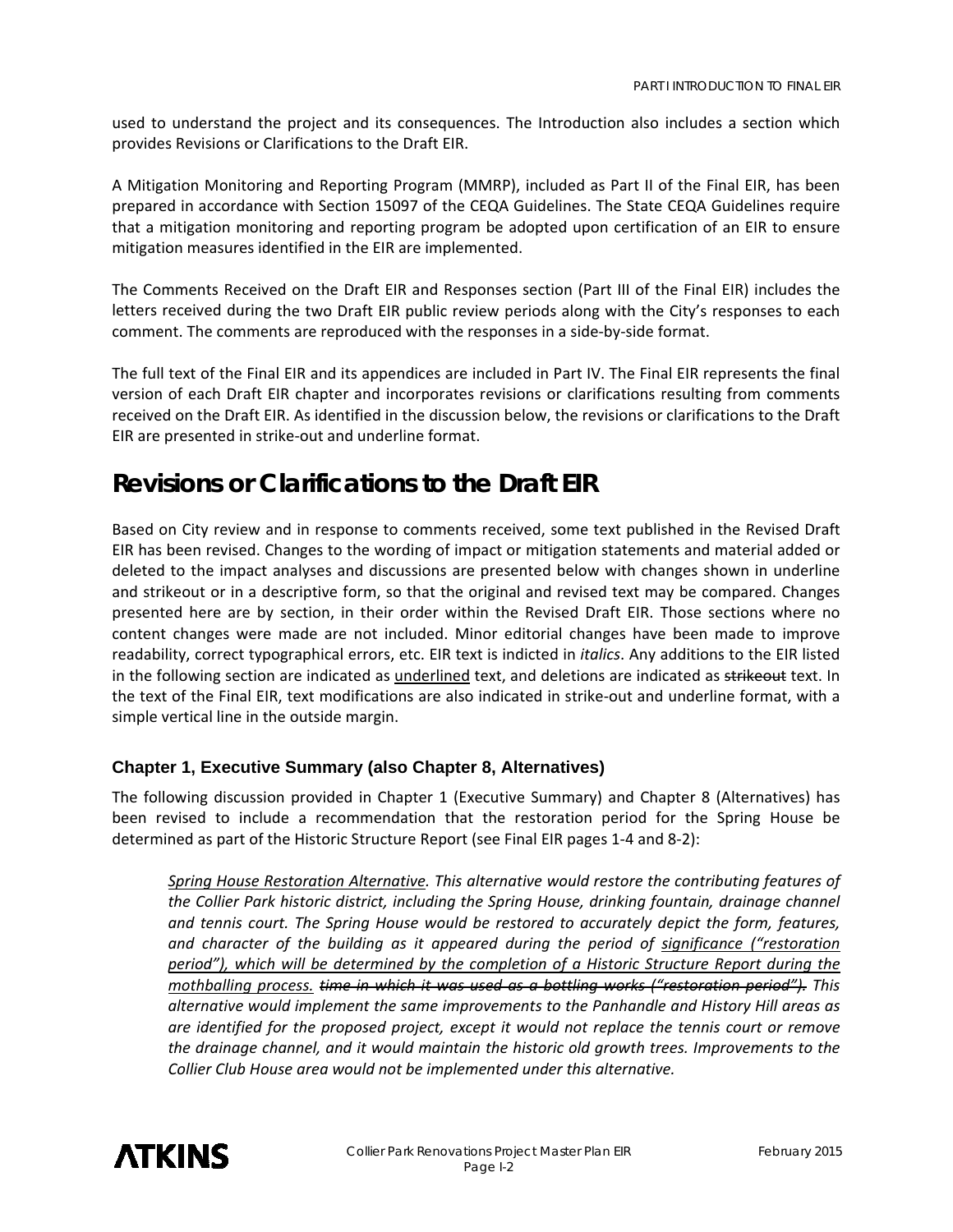The following discussion regarding the Spring House phase of the proposed project in Chapter 1 (Executive Summary) has been revised to include information regarding the Historic Structure Report.

*Spring House. The existing Spring House is located adjacent to the Panhandle area of Collier Park. As part of the proposed project, the City is proposing to mothball the existing building to protect it from weather and vandalism. Mothballing the Spring House would be done in accordance with the National Park Service's (NPS) Preservation Brief #31: Mothballing Historic Buildings. This preservation practice may be put into place when funds are not currently available to put a deteriorating structure into a useable condition. In accordance with NPS Preservation Brief #43, a Historic Structure Report would be completed for the Spring House which provides documentary, graphic, and physical information on the property's history and existing condition. Implementation of NPS Preservation Briefs #31 and #43 would ensure that the Spring House is adequately documented, stabilized, and mothballed until funds can be acquired to put the deteriorating structure into a usable condition. Section 4.3.2.2 provides greater detail on the process of documenting, mothballing and stabilizing the Spring House.*

#### **Chapter 4, Project Description**

Section 4.3.2.2 (Spring House) of Chapter 4 (Project Description) has been revised to include a recommendation that the restoration period for Spring House be determined as part of the Historic Structure Report, describe the purpose of the Historic Structure Report and include information regarding the California Historical Building Code (see Final EIR page 4‐8):

- *1) Documentation*
	- *a) Document the architectural and historical significance of the building with the preparation of a Historic Structure Report. The Historic Structure Report would be prepared in accordance with NPS Preservation Brief #43: The Preparation and Use of Historic Structure Reports and will identify the period of significance ("restoration period") for the Spring House.*
	- *b) Prepare a condition assessment of the building*
- *2) Stabilization*
	- *a) Structurally stabilize the building, based on a professional condition assessment*
	- *b) Exterminate or control pests, including termites and rodents*
	- *c) Protect the exterior from moisture penetration*
- *3) Mothballing*
	- *a) Secure the building and its component features to reduce vandalism or break‐ins*
	- *b) Provide adequate ventilation to the interior*
	- *c) Secure or modify utilities and mechanical systems*
	- *d) Develop and implement a maintenance and monitoring plan for protection*

*In accordance with NPS Preservation Brief #31, implementation of the steps listed above would ensure that the Spring House is adequately documented, stabilized, and mothballed until funds can be acquired to put the deteriorating structure into a usable condition. Implementation of*

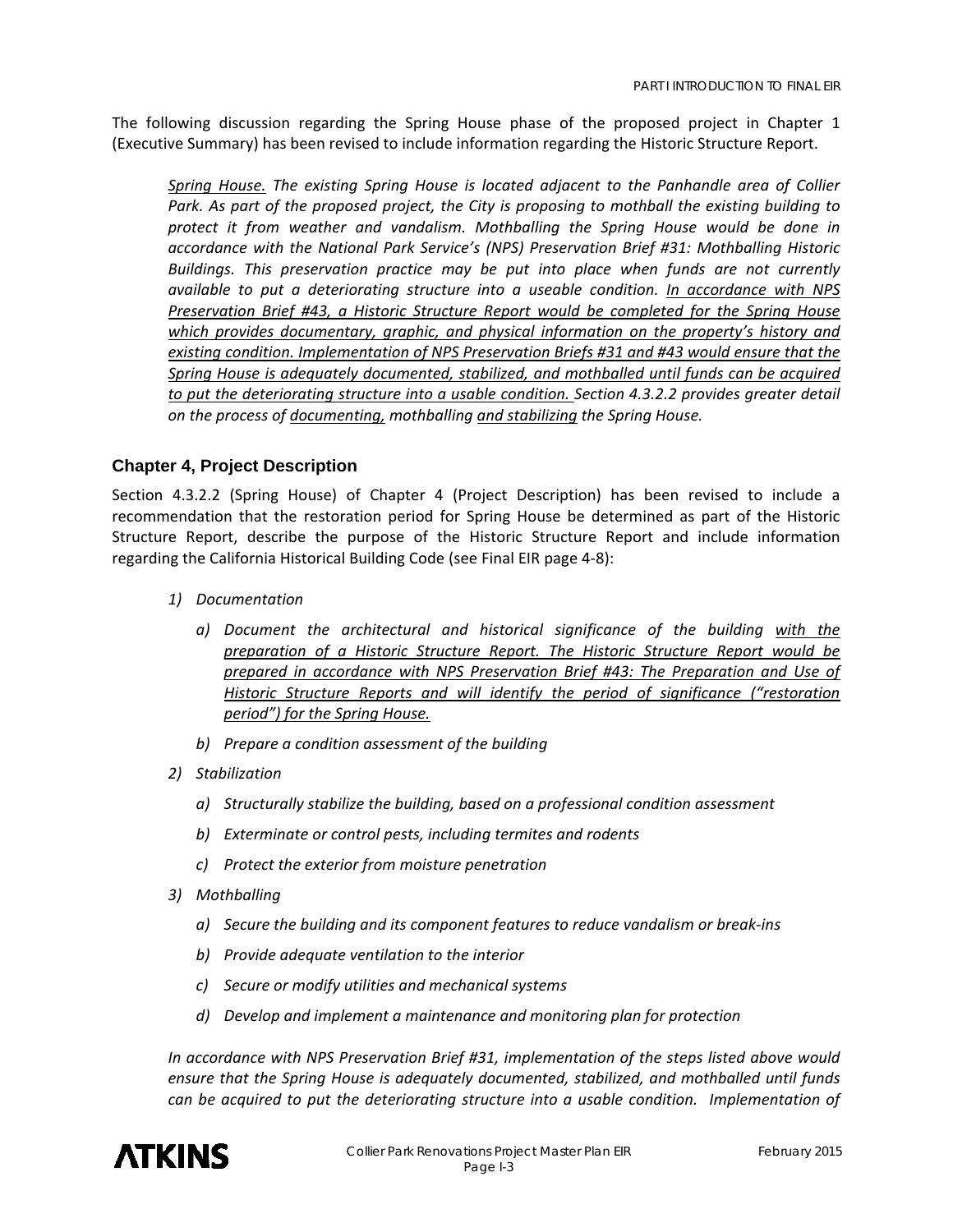*the maintenance and monitoring plan (step # 3d) would ensure that the Spring House is routinely checked and protected from pests and/or break‐ins.* 

*In accordance with NPS Preservation Brief #43, a Historic Structure Report would be completed for the Spring House which provides documentary, graphic, and physical information on the property's history and existing condition. The Historic Structure Report is an effective part of the preservation planning process as it also addresses management and/or owner goals for the use or re‐use of the property; provides the most appropriate approach to treatment; outlines scope of recommended work; and records the findings of research and investigation of the structure. The Historic Structure Report would be referred to once funds are acquired to restore or rehabilitate the Spring House.*

*Additionally, the existing Spring House building is structurally unstable due to damage and deterioration over time, which could present a significant hazard during strong seismic ground shaking. As a project design feature, the Spring House would include improvements to the building to meet structural requirements pursuant to the La Mesa Municipal Code Title 14 and the California Building Code to ensure that the building does not pose a safety hazard. Additionally, the preservation of the historical integrity of the Spring House would be achieved through compliance with the California Historical Building Code (Title 24, Chapter 8), which identifies alternative methods of meeting the requirements of the local structural and California Building Codes while still ensuring historical integrity.*

#### **Chapter 5.4, Cultural Resources**

Section 5.4.4.1 (Historical Resources) of Chapter 5 (Cultural Resources) has been revised to include the evaluation of the Spring House in a Historic Structure Report (see Final EIR page 5.4‐17):

*The proposed project includes development of undeveloped open space within the park (History Hill and Collier Club House areas), which would require the alteration of the natural terrain and the removal of old‐growth trees and vegetation. The development of existing open space into an amphitheater and club house would transform the topography, vegetation, circulation, spatial organization and land pattern of the park, which are important contributing features of the Collier Park district. The City is proposing to mothball the Spring House for short‐term preservation of the building until funds can be acquired to put the Spring House into a usable condition. In addition, a Historic Structure Report would be completed as part of the mothballing process to document the structure's history and existing physical condition and identify the period of significance ("restoration period") for the Spring House. Mothballing the Spring House* would not alter its eligibility for inclusion in the CRHR and NRHP as a contributing element to the *Collier Park historic district (ASM 2014).*

#### **Chapter 8, Alternatives**

Section 8.2.3 (Spring House Restoration Alternative) in Chapter 8 (Alternatives) has been revised to include a recommendation that the restoration period be determined as part of the Historic Structure Report (see Final EIR page 8‐10):

*The Spring House Restoration Alternative would restore the existing Spring House to accurately depict the form, features, and character of the building as it appeared during the period of*

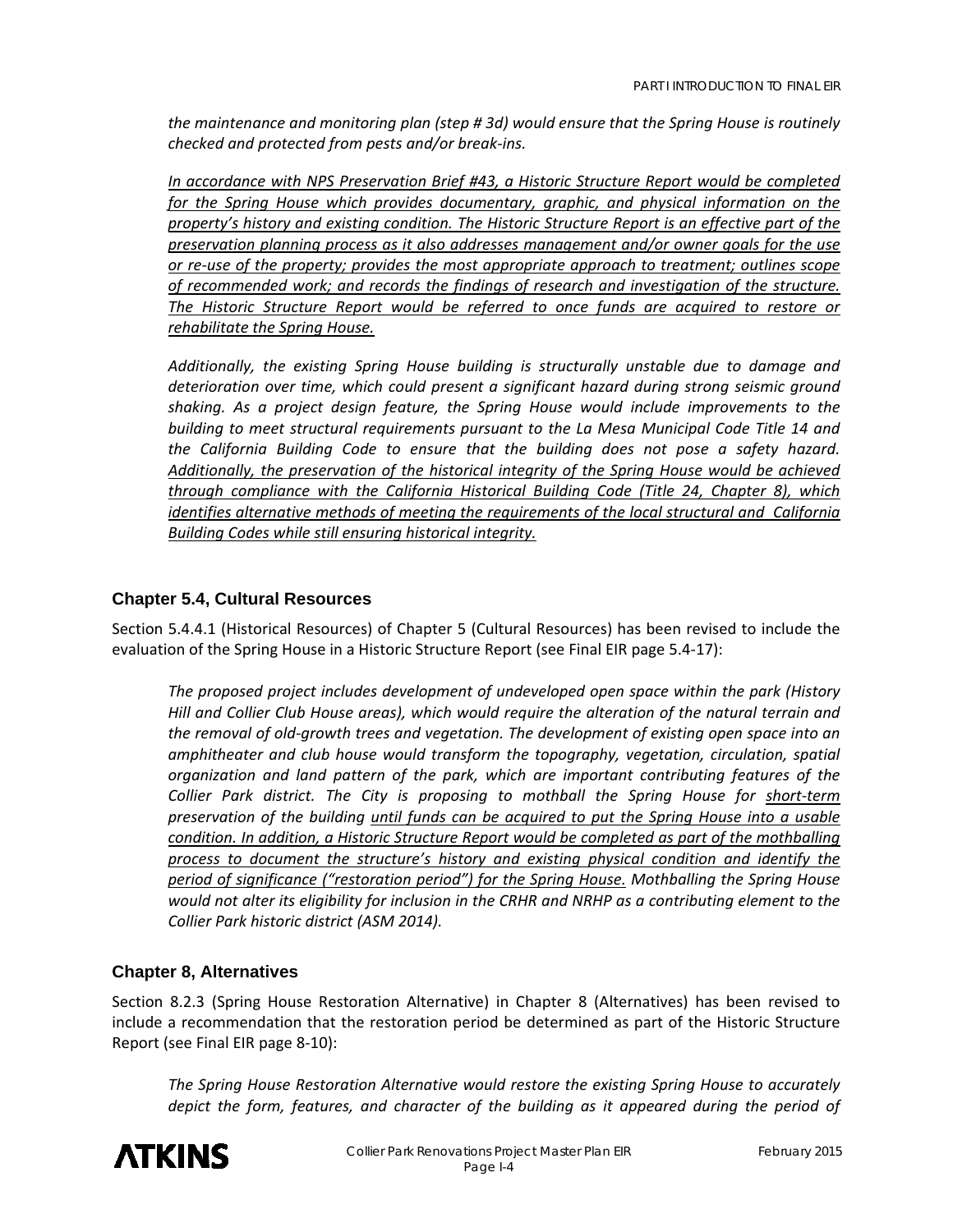*significance ("restoration period"), which will be determined by the completion of Historic Structure Report during the mothballing process. This will include the removal of time in which it was used a bottling works ("restoration period") by removing features from other periods in its history and reconstructing missing features from the restoration period.*